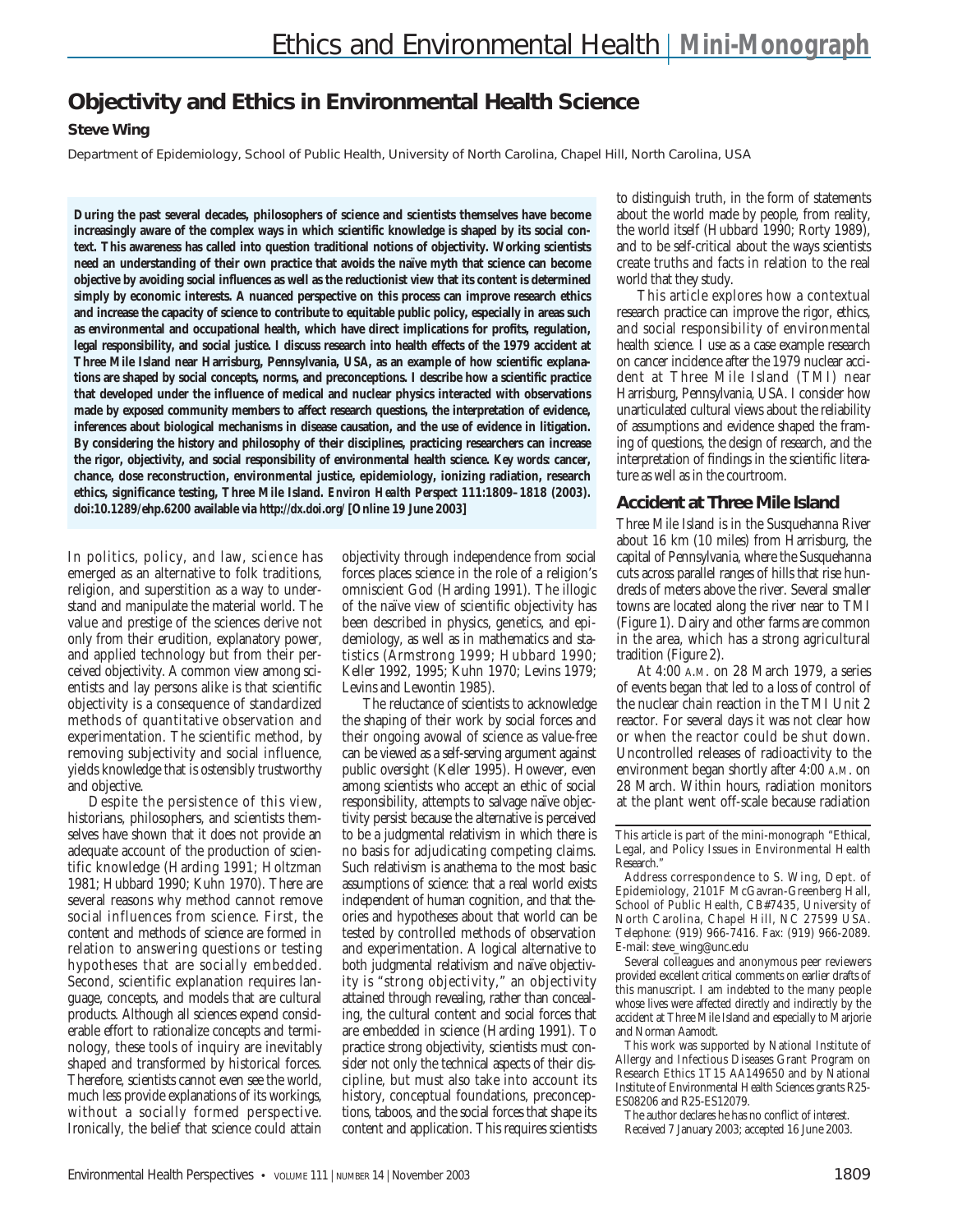levels exceeded the instruments' measurement capacity (Macleod 1981). Although thermoluminescent dosimeters were placed off-site on 30 March, there were large angular gaps between the monitors (Beyea 1985). As a result, there was little information about early releases and poor capacity to detect narrow plumes with low dispersion. At the time the region was experiencing unusually balmy temperatures and low winds as an upper-level cold air mass kept lower-level warm air from rising—ideal conditions for trapping radioactive emissions (Steinacker and Vergeiner 2002). Xenon-133 from TMI was detected in Albany, New York (Wahlen et al. 1980).

The possibility that a hydrogen explosion in the reactor containment or a meltdown of the reactor core would result in high-level radiation exposures generated great fear and anxiety among officials and the public (Del Tredici 1980; Gray and Rosen 1982). Lack of knowledge about details of the plant's condition, lack of experience with this type of situation, and nonfunctional radiation monitors gave rise to conflicting reports about the severity of the accident and its threat to the public. The Nuclear Regulatory Commission (NRC) reported a reading of 3,000 millirads per hour taken above the plant on 29 March (NRC 1979b). About 5–6% of people within 5 miles of the plant left during the first 2 days of the accident. After Governor Thornburgh's 30 March order to evacuate pregnant women and children from the 5-mile area, nearly 50% of residents left (Houts and Goldhaber 1981).

On 1 April, the hydrogen gas bubble began to dissipate, and concerns of imminent danger diminished. Industry and government representatives assured the public that only small quantities of radiation had been released and that exposures were far below levels that could affect health. The NRC and a presidential commission released reports indicating that the maximum possible off-site radiation dose was less than average annual background levels (NRC 1979a; President's Commission on the Accident at Three Mile Island 1979).

The official position that high-level radiation exposures were impossible was questioned by hundreds of local residents who reported metallic taste, erythema, nausea, vomiting, diarrhea, hair loss, deaths of pets and farm and wild animals, and damage to plants (Del Tredici 1980; Molholt 1985; Osborn 1996; Three Mile Island Alert 1999). Many of these phenomena could be caused by radiation; however, the maximum possible dose was officially reported to be orders of magnitude less than the dose needed to produce acute symptoms. Residents were told that their symptoms were due to stress. People who pressed their concerns about radiation were treated as though they had psychologic problems.

### **Epidemiology of the Accident**

Health studies at TMI began to be planned soon after the immediate danger had ended. In June 1979, the Pennsylvania Department of Health, working with the Centers for Disease Control and the U.S. Census Bureau, conducted a special census of residents living within 5 miles of TMI (Goldhaber et al. 1983c). The University of Pittsburgh's Department of Radiation Health provided estimates of radiation doses for 5-mile area residents "for educational, public relations and defensive epidemiology purposes" (Gur et al. 1983). The demographics of evacuation (Goldhaber et al. 1983a), medical care use, and spontaneous abortion (Goldhaber et al. 1983b) were studied. Many studies of stress have been published, making the 1979 accident at TMI one of the best-studied cases of psychologic response to disaster and evacuation (Baum 1990; Baum et al. 1983, 1993; Cleary and Houts 1984; Cornely and Bromet 1986; Davidson et al. 1987; Dew and Bromet

1993; Dew et al. 1987a, 1987b; Fabrikant 1983; Gatchel et al. 1985; Houts et al. 1991; Houts and Goldhaber 1981; McKinnon et al. 1989; Prince-Embury and Rooney 1988; Schaeffer and Baum 1984).

Few studies took on the topic of radiation exposures. Ionizing radiation is considered to be one of the best-understood carcinogens, and scientists asserted that doses at TMI had been too low to produce any observable effects on cancer. Population dose estimates and quantitative cancer risk estimates based on studies of the survivors of the atomic bombing of Hiroshima and Nagasaki yielded a prediction of, at most, one accident-related cancer death in the lifetimes of the population in the 50-mile area (Hatch et al. 1990). Therefore, there was no scientific reason to study health effects of radiation.

Yet, concerns persisted that some areas near TMI had been exposed to high radiation levels during the accident. In 1984 Carl Johnson, former Director of Health in Jefferson County, Colorado, site of the Rocky Flats nuclear weapons plant, spoke at a public meeting at the Pennsylvania State University–Harrisburg campus in Middletown, Pennsylvania. He described reports of symptoms consistent with high-level radiation exposure that had been experienced during the accident in several hilltop neighborhoods near TMI (Johnson C. Unpublished data). Johnson's description piqued the interest of Marjorie Aamodt, an experimental psychologist by training, who, with her husband, Norman Aamodt, an engineer, had been participating in hearings regarding the restart of TMI Unit 1.

In the spring of 1984, Marjorie Aamodt initiated a household survey in three hilltop communities with a total population of about 450 people. All three neighborhoods had unobstructed views of TMI at distances of between 3 and 8 miles (Aamodt and Aamodt 1984). Two of the communities were areas



**Figure 1.** View of TMI from the roof of an apartment building in Middletown. Pennsylvania, 19 July 1979. Photograph copyright of Robert Del Tredici (Del Tredici 1980) and used with permission.



**Figure 2.** Farm in Londonderry Township near TMI, 4 July 1979. Photograph copyright Robert Del Tredici (Del Tredici 1980) and used with permission.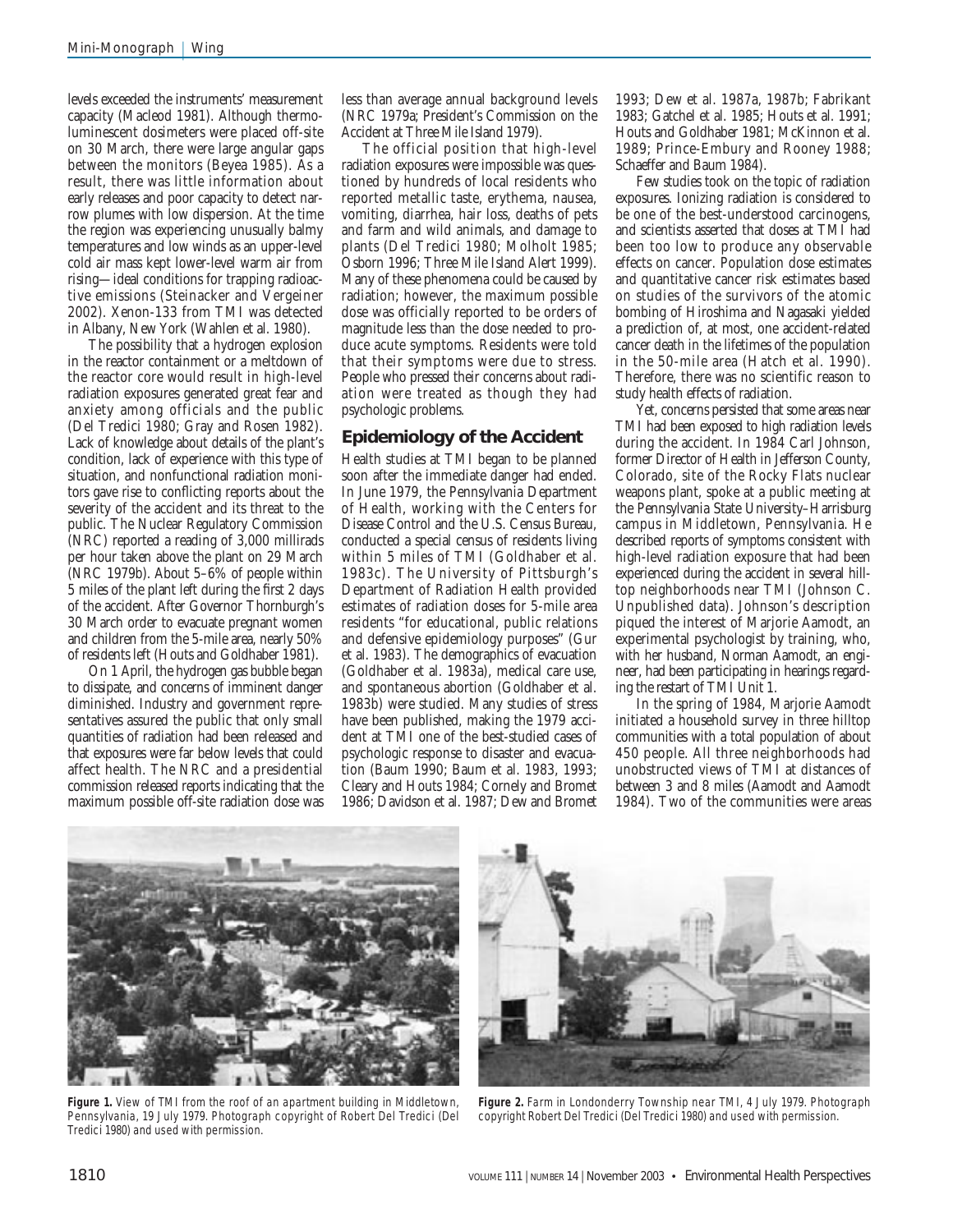that Dr. Johnson had identified. Using a structured questionnaire designed with input from Dr. Johnson, Ms. Aamodt and several volunteers interviewed residents about symptoms and diseases experienced during and after the accident. They obtained descriptions of metallic taste, nausea, vomiting, hair loss, and erythema, almost all from people who had been out-of-doors, as well as information on the occurrences of cancers, cardiovascular diseases, reproductive problems, dermatologic conditions, and ruptured/collapsed organs. Residents reported 19 cancer deaths during 1980–1984, compared with an expected number of 2.6. In June 1984, the Aamodts submitted a report to the NRC proceeding on the competency of the utility to conduct surveillance of radiation releases (Aamodt and Aamodt 1984).

The Aamodt survey soon came to the attention of the TMI Public Health Fund. The Fund, financed by the nuclear industry and administered by the Federal District Court in Harrisburg, had been created in 1981 as part of a settlement for economic losses from the accident. Scientific advisors to the Fund verified several aspects of the Aamodt study, including the ascertainment of cancer deaths and calculation of expected deaths, and recommended a more comprehensive study of cancer in the TMI area. The Fund chose a team led by Mervin Susser, a highly renowned epidemiologist from Columbia University, New York, New York, to design and conduct the cancer study. The Columbia investigators proposed an innovative design that avoided several common problems that can lead to ambiguous results in environmental epidemiology (Hatch et al. 1990).

Because concerns about cancer among both patients and physicians could have resulted in earlier detection of cancer and cause higher incidence rates as an artifact of publicity, the Columbia group did not compare TMI area residents to an unexposed control group from another area. Rather, they divided the 10-mile area into small study blocks, each of which was assigned an accident dose based on a state-of-the-art dispersion model that considered release estimates, meteorologic, and topographic data (Beyea and Hatch 1999). Dose estimates for the 69 study blocks varied by more than three orders of magnitude. This permitted a comparison of cancer rates along a continuum from low to high exposure areas, all of which had a similar potential for early detection of cancer. Although the accident occurred in 1979, incident cancer cases were identified for the period 1975–1985, making it possible to evaluate the variation in cancer rates that existed in the area both before and after the accident. This design feature was important because cancer rates show significant geographic variability, and it

would have been a mistake to attribute high cancer rates in a more exposed area to accident emissions if rates there were already higher prior to the accident. Population counts according to age and gender for each year from 1975 to 1985 were derived from census data. The Columbia design permitted an evaluation of the relationship between estimated accident dose and cancer incidence for the population within 10 miles of TMI, with adjustment (control) for preaccident variation in cancer incidence. Estimation of dose– response relationships with adjustment for differences in risk between the exposure groups prior to exposure is rarely possible in environmental epidemiology.

Two publications by Columbia investigators describe cancer incidence in relation to the TMI accident (Hatch et al. 1990, 1991). Hatch et al. (1990) reported positive associations between accident doses and non-Hodgkin's lymphoma, lung cancer, and all cancers combined. Leukemia, analyzed separately for children and adults, was also positively associated with accident dose. However, these estimates lacked statistical precision because of small numbers (54 cases at all ages combined). The authors reasoned that results did not "provide convincing evidence" that TMI radiation releases had influenced cancer in the area. Among the considerations weighing against a causal interpretation were

the lack of effects on the cancers believed to be most radiosensitive and the indeterminate effects on children . . . the low estimates of radiation exposure and the brief interval since exposure occurred.

#### They continued,

Pending a demonstration that very low dose gamma radiation can act as a tumor promoter or the identification of another late-stage carcinogen in the effluent stream, an effect of plant emissions in producing the unusual patterns of lung cancer and non-Hodgkin's lymphoma appears unlikely, and alternative explanations need to be considered.

One alternative explanation was considered in a second report (Hatch et al. 1991). Using distance from TMI as the measure of psychologic stress, Hatch et al. considered the hypothesis that increased cancer rates after the accident were caused by stress. Findings were equivocal because of the speculative nature of the mechanism of cancer promotion by stressinduced neuroendocrine dysfunction as well as lack of a specific measure of stress.

#### **Reanalysis of the Cancer Incidence Study**

By the time the Columbia studies were published, a lawsuit alleging health damages from radiation released in the TMI accident had been under way for several years. Approximately 2,000 plaintiffs argued that emissions of radioactive gases during the

accident were much larger than had been stated by industry and government officials; meteorologic conditions and hilly terrain had caused the radioactive gases to disperse in narrow plumes; and these intense plumes had exposed small areas of the surrounding countryside to high radiation doses, resulting in health impacts including cancer (Merwin et al. 2001). Marjorie and Norman Aamodt were consulting for plaintiffs' attorneys and asked to meet with me to discuss the litigation. They provided documents including their health survey, sworn affidavits from TMI neighbors, analyses of local mortality records, scientific articles, government reports, and letters and memoranda from scientists and government officials suggesting that radiation releases and doses from the accident had been substantial. They asked me to provide epidemiologic support for the plaintiffs in the suit.

I was wary of becoming involved in the lawsuit. Although I had not thoroughly studied the TMI accident, I knew that allegations of high radiation doses at TMI were considered by mainstream radiation scientists to be a product of radiation phobia or efforts to extort money from a blameless industry. Years of collaboration with epidemiologists and health physicists aligned with the U.S. Department of Energy (DOE) Health and Mortality Study had familiarized me with a culture in which concerned workers and community members, as well as scientists who claimed there was evidence of health effects of low-level radiation, were viewed as threats to the nuclear industry (Morgan 1992). Taking the plaintiffs' allegations seriously enough to become involved in any professional capacity might expose me to ostracism and loss of scientific credibility.

However, I was impressed with the intelligence and humanity of the Aamodts and with their thoughtful compilation of evidence. As in all research of this type, important measurements of interest had not been made, case reports, statistical observations, and related records were not entirely consistent, and mechanisms for some putative effects were uncertain. Nevertheless, their scenario of higher-than-reported doses did not seem implausible. My reaction to the Aamodts' work was not only a function of evidence suggestive of high releases; it was also a function of a willingness to consider the possibility that official conclusions might be in need of revision.

My personal experience, as well as study of the history and current practices of radiation epidemiology, had led me to adopt a skeptical attitude toward official assumptions and logic. On a small scale, our collaborative team engaged in the DOE Health and Mortality Studies had been assured repeatedly by industry and federal officials that no records existed that could account for a gap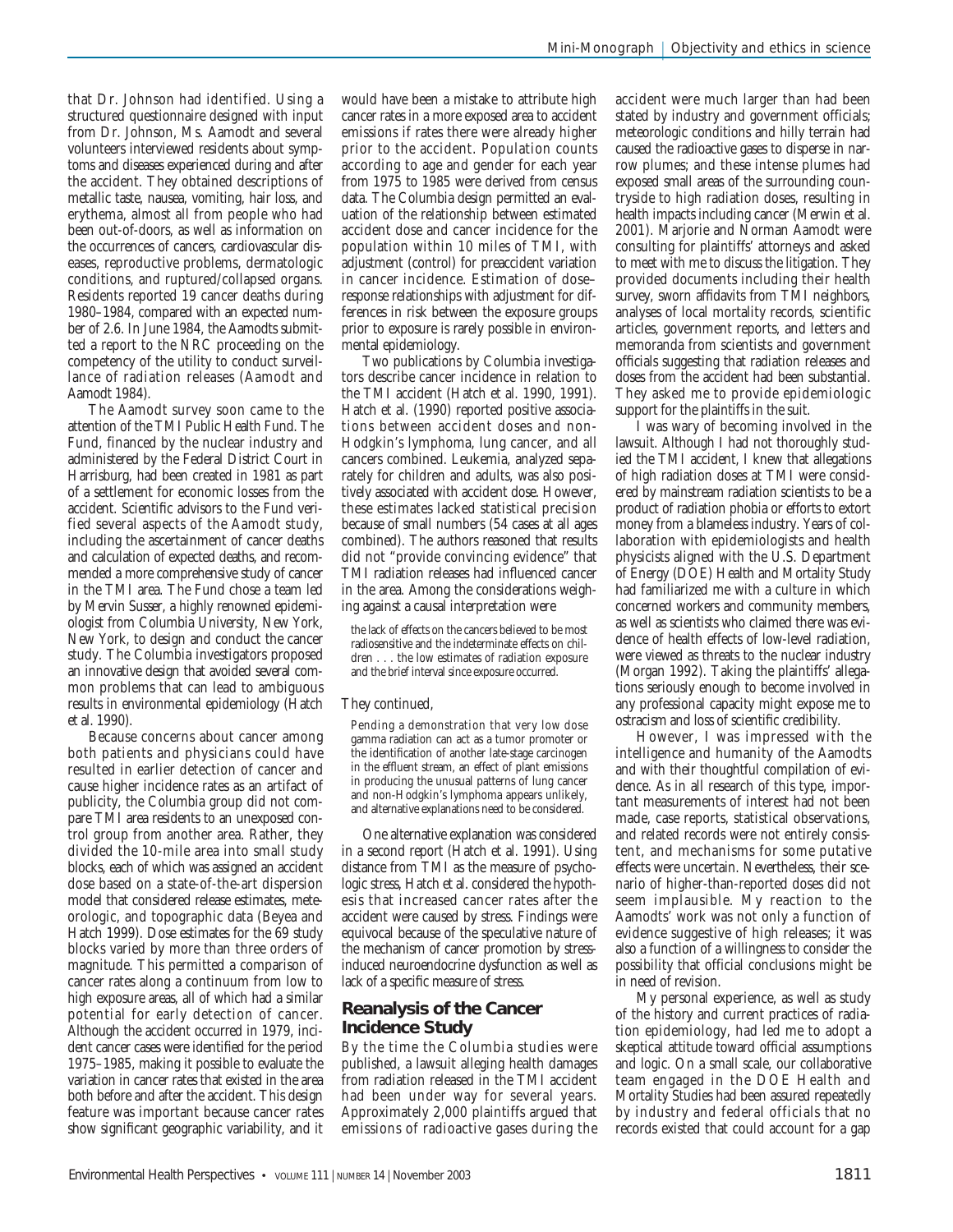we had found in annual radiation dose records. However, shortly after publication of our report that the existing workers' badge readings were related to their cancer mortality (Wing et al. 1991), over 14,000 radiation records that we had been seeking for more than 2 years were provided to us (Wing et al. 1994). On a larger scale, major radioactive releases from nuclear weapons sites had been concealed from the public for decades (Thomas 2001); government-funded scientists had conducted human radiation experimentation without informed consent (Advisory Committee on Human Radiation Experiments 1995; McCally et al. 1994); risks to workers and the public had been withheld because of concerns about litigation and loss of public support for the nuclear industry (Advisory Committee on Human Radiation Experiments 1995; Makhijani et al. 1995; Office of Technology Assessment 1991; Sterling 1980); and epidemiologists who deviated from status quo views about radiation and health had lost funding and suffered professionally (Greenberg 1991; Lyon 1999; Morgan 1992; Stewart and Kneale 1991; Thomas 2001; Wilkinson 1999). At the scale of the scientific culture itself, there had long been a lack of nuanced scientific logic in the deference given by radiation epidemiologists to quantitative estimates of radiation risks based on the world's most studied radiationexposed population, the Japanese A-bomb survivors (Stewart 2000; Wing et al. 1999).

Given these facts, it seemed possible that the full story about radiation releases, doses, and health effects from the TMI accident had yet to emerge. Although I had never previously participated in litigation, I was aware that some of my colleagues had provided testimony for the defendants in radiation cases. Knowing that the defendants in the TMI case had many experienced experts at their disposal and that it was difficult for plaintiffs to find help, I agreed to examine epidemiologic data related to the case.

One of the first tasks I undertook was a review of published studies on "mass hysteria," a medical term for outbreaks of psychogenic illness with no physical etiology (Brodsky 1988; Donnell et al. 1989; Faust and Brilliant 1981; Hefez 1985; Simon et al. 1990; Small and Borus 1987). There is no doubt that the TMI accident had created high stress, even panic nor is there any doubt that stress can produce physical symptoms. Although some symptoms reported by TMI area residents nausea and vomiting, for instance—are commonly reported in the literature on outbreaks of psychogenic symptoms, other symptoms, most notably metallic taste and hair loss, are not. Furthermore, one hallmark of mass psychogenic illness is that it occurs in public places where people witness the symptoms of others. At TMI most symptoms were reported by people who had not been in public, some of whom said they had not even heard about the accident at the time of their symptoms. Thus, although it seemed plausible that some psychosomatic illness would have occurred at TMI, most reports did not fit the classic scenario of mass psychogenic illness. Nonhuman occurrences were obviously not psychogenic, although reports could have resulted from increased vigilance or altered perception due to the accident. I did not attempt to validate independently cases of unusual mortalities or abnormalities in animals and plants, and lack of ongoing systematic surveillance precluded comparisons with baseline (preaccident) rates; however, the detail and quality of observation left me unable to dismiss these reports.

The Aamodts were interested in further examination of cancer incidence data assembled by Columbia. The Columbia investigators had not acknowledged the possibility that community members' symptoms might have been a sign of significant amounts of radiation. They assumed from the beginning that accident doses were below average background levels, and they did not analyze data for the hilltop communities in the 1984 health survey. The plaintiffs' legal team asked me to reanalyze the Columbia cancer incidence data to check whether study block boundaries had been constructed in a way that might have obscured clusters and to evaluate whether excess cancers may have occurred in areas where there had been reports of acute symptoms and other unusual phenomena.

Although skepticism about the Columbia study was understandable, the study was, in principle, well designed, and I knew that the investigators were highly respected. However, recognizing that there were several potentially interesting omissions from the published results, I agreed to conduct reanalyses if the data could be released through the court. The court decided not to disclose the locations of residence of cancer cases on the grounds that this would violate patient confidentiality; however, the court did direct that we be given, for each study block, *a*) dose estimates, *b*) numbers of cases of specific types of cancer, *c*) population counts, and *d*) average levels of education, income, and population density. Estimates of doses from gamma radiation for each study block were given in relative units that ranged from 0 to 1,666. The values were not assigned a unit of measurement (e.g., Sv or rem) but were calculated on a ratio scale such that a value of 10 was twice that of 5, and a value of 1,000 was twice that of 500 (Hatch et al. 1990).

We considered different primary hypotheses and used a primary analytical method different from the one used by the original investigators (Wing et al. 1997c). Because ionizing radiation is a mutagen related to most if not all malignancies, and because higher doses of radiation can lead to immune suppression and promotion of initiated cancers, we considered all cancer as one primary outcome. We examined lung cancer because beta-emitting radioactive gases in the accident plumes could have produced higher doses to the lung than to other organs. We considered leukemia, including chronic lymphocytic leukemia (which had been omitted in the Columbia reports) because studies of high-dose radiation have shown that leukemia is more radiation sensitive and appears sooner after exposures than solid tumors. Although leukemia was a primary outcome of the Columbia study, incidence among children and adults had been analyzed separately, reducing an already small sample size. More important, the childhood cancer analyses considered children conceived after the accident as exposed, potentially diluting any differences in cancer incidence between exposed and unexposed children. Finally, we used baseline (preaccident) cancer rates rather than socioeconomic status variables (education, income, and population density) as the primary method to control for potentially confounding differences in other cancer risk factors between more- and less-exposed populations within the 10-mile area (Wing et al. 1997c).

Our analyses corrected for two problems that had affected the Columbia results. One of their published analyses included duplicate case counts that we were able to eliminate from the reanalysis. In addition, the original preaccident period was defined as 1975–1979. However, case ascertainment for 1975 was incomplete. This led to an underestimation of cancer incidence in the preaccident period and an overestimate of the increase in cancer following the accident. To correct this problem, we redefined the preaccident period as 1976–1979 (Wing et al. 1997b, 1997c).

We found positive relationships between accident dose estimates and cancer rates for all three categories of cancer. The slope of the dose–response estimates was largest for leukemia, intermediate for lung cancer, and smallest for all cancers. Estimates were larger for cancers that occurred in 1984–1985 (a 5-year lag) than for cancers that occurred in 1981–1985 (a 2-year lag), and they were larger when statistical adjustments were made for differences in socioeconomic status between areas of low and high dose. Lung cancer showed the most consistent dose–response relationship across levels of dose. Figure 3 shows dose estimates in relation to lung cancer rates, based on the 440 cases diagnosed in the 10-mile area during 1981–1985, adjusted for preaccident variation in lung cancer incidence, but not for socioeconomic status. The height of the bars represents the difference between the observed numbers of cases at each dose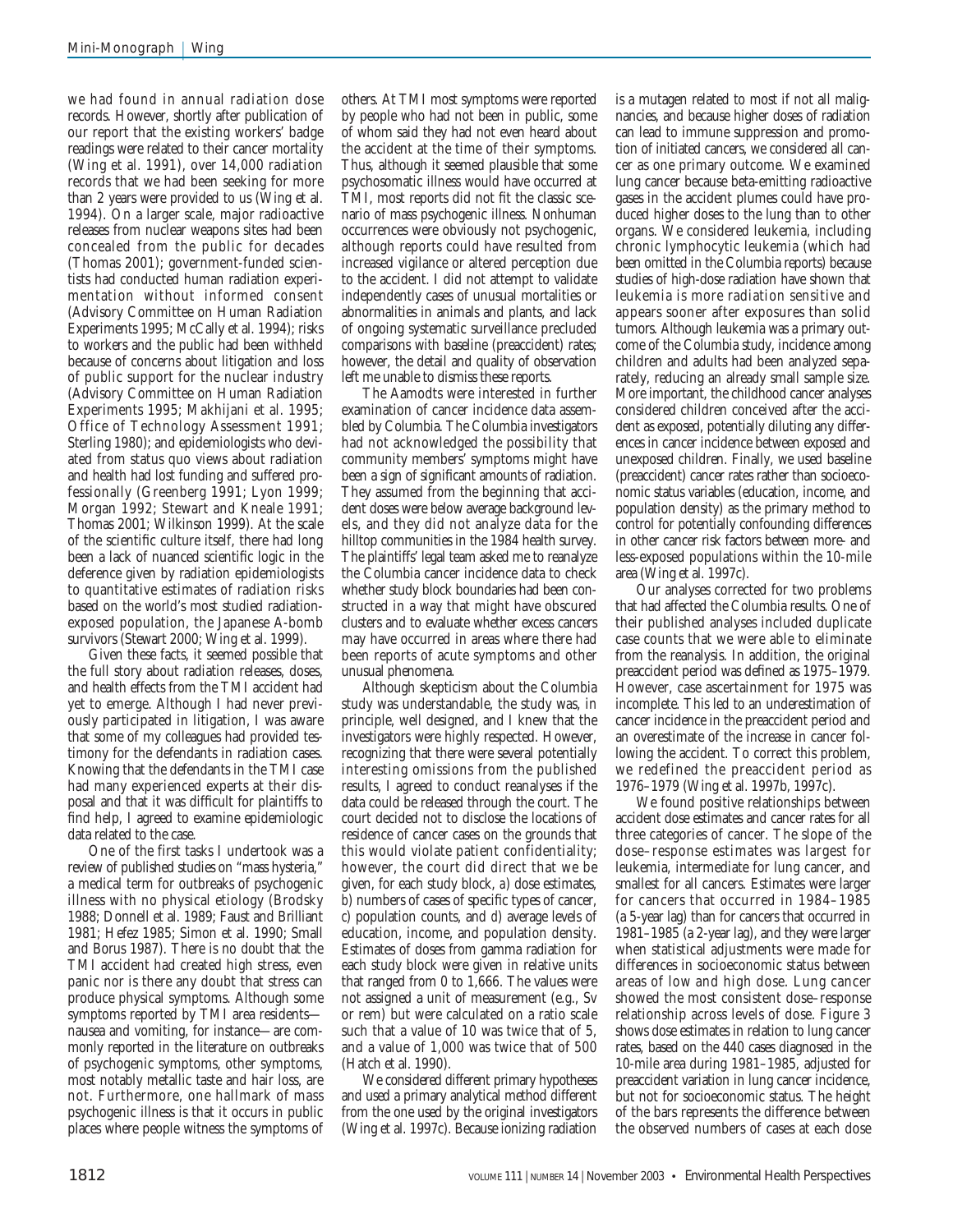level and the number that would have occurred if each area had experienced the average lung cancer rates of the 10-mile area population as a whole.

### **Epidemiologic Evidence in Court**

Scientific rigor and objectivity have a special value in courts of law, which specify rules for deciding what constitutes scientific evidence and whether scientific evidence is reliable and therefore admissible at trial. Since 1993, the standards for admissibility of scientific evidence in federal courts have been based on the U.S. Supreme Court's ruling in Daubert *v.* Merrell Dow Pharmaceuticals, Inc. (1993). Judges decide whether expert testimony can be considered in litigation based on criteria expounded in Daubert, other cases, and in the Federal Rules of Evidence:

- 1) there is a testable hypothesis
- 2) the methodology has been subjected to peer review
- 3) the results have an acceptable "known or potential rate of error"
- 4) standards are used to control the reliability of the methodology
- 5) there is adequate support and acceptance of the methodology by a scientific community
- 6) the testimony relies on facts or data used by other experts in the discipline
- 7) the expert's professional qualifications are adequate
- 8) the methods have the potential to be used for purposes outside the courtroom (Merwin et al. 2001)

Exclusion of evidence that does not meet these standards is intended to protect juries from being exposed to untrustworthy scientific testimony.

Our reanalysis of the TMI cancer incidence data was submitted to the District Court for the Middle District of Pennsylvania in support of the plaintiff's allegations. My testimony about relationships between estimated doses and cancer incidence in the 10-mile area was being used as evidence that significant exposure had occurred, not as evidence that a particular plaintiff's cancer was caused by radiation. The defendants argued that our study was unreliable and that the judge should exclude it from trial on grounds that it did not satisfy the Daubert criteria.

The court considered the admissibility of our reanalysis based on our report describing the study's hypotheses, design, materials, analytical methods, results, and conclusions; transcripts of depositions conducted by defense attorneys; the defendants' motions *in limine* (to suppress); plaintiffs' responses to defendants; reports on our study prepared by defendants' experts; my affidavits responding to questions from the judge; and testimony by the defense experts and me at an *in limine*

hearing. The court's evaluations of each of the criteria are summarized in Table 1. Defendants did not challenge the first Daubert criterion, and the judge found that "the cancer incidence study methodology consists of a testable hypothesis" (TMI Litigation Cases Consolidated II 1996a).

Under the second criterion the court considered whether the methodology used to produce the results had been peer reviewed. The Columbia team's papers, and therefore the basic study design and data collection, had been peer reviewed and was recognized by the court. Part of our study was a replication of the original analyses showing that we could apply the same statistical methods to produce the same results. In other analyses we applied the same statistical method to corrected data using different controlling (or adjustment) factors corresponding to the before–after design of the study. Despite these facts, the judge, noting that "Aside from Wing's 'unadorned assertions' that the methodologies have been subject to peer review, Plaintiffs have presented no evidence of this fact," ruled, "This factor will weigh against the admission of the proffered testimony" (TMI Litigation Cases Consolidated II 1996a).

The court made two rulings on the issue of the third criterion, the known or potential rate of error (TMI Litigation Cases Consolidated II 1996a, 1996b). Because of a lack of understanding of how to interpret the standard errors of the dose–response regression coefficients provided in our report, the court initially deferred its decision on the "rate of error." However, the first ruling cited defendants' argument that the findings could have been "ascribable to chance as well as to any real association with accident emissions" on the basis of 95% confidence limits around our estimates of dose response for all cancer (in the models that omitted socioeconomic status) and leukemia (in models with and without socioeconomic status) (Wing et al. 1997c), which, defendants noted, included the null value of no effect (TMI Litigation Cases Consolidated II 1996b). The court then cited defendants' experts as claiming that lung cancer "has never been identified with radiation exposure as an isolated effect," implying that lung cancer was the only type of cancer that showed a dose effect, and also cited their claim that there was not sufficient latency for lung cancer to appear after the accident. In its second ruling on the rate of error, the court accepted the defendants' claims that minimum latency for lung cancer was known to be 10 years (TMI Litigation Cases Consolidated II 1996b). Below I discuss this juxtaposition of argument about statistical testing and the state of knowledge about cancer latency and radiosensitivity. However, in its second ruling, the court did not exclude evidence from our study on rate of error grounds.

The court next considered whether there were standards controlling the operation of our technique. Although seemingly impressed with our quality control procedures, which led us to identify biases associated with double-counting of cancer cases and an undercount in 1975, the court found fault with what the defendants cited as our failure to conduct analyses of incidence of "the types of cancers known to be radiogenic" and of cancer deaths. Our failure to conduct these analyses balanced against the quality control procedures in the court's evaluation of our standards of control. The court ruled, "This factor will not weigh against the admission of the proffered testimony" (TMI Litigation Cases Consolidated II 1996a).



**Radiation doses resulting from the 1979 nuclear accident (relative units of radiation)**

**Figure 3.** Radiation emissions and incidence of lung cancer, 1981–1985, in the TMI 10-mile area. Figure adapted from Dalrymple (1997).

**Table 1.** Consideration of admissibility of evidence from the reanalyses of cancer incidence in the TMI 10-mile area, District Court for the Middle District of Pennsylvania.

| Criterion for admission                             | Weight in consideration<br>of admission |
|-----------------------------------------------------|-----------------------------------------|
| 1. Testable hypothesis                              | For                                     |
| 2. Peer-reviewed methodology                        | Against                                 |
| 3. Known or potential rate<br>of error              | Neither for<br>nor against              |
| 4. Standards are used to<br>control reliability     | Neither for<br>nor against              |
| 5. Support and acceptance of<br>methodology         | Neither for<br>nor against              |
| 6. Relies on facts or data used<br>by other experts | Against                                 |
| 7. Professional qualifications                      | For                                     |
| 8. Potential for use outside                        |                                         |
| the courtroom                                       | For                                     |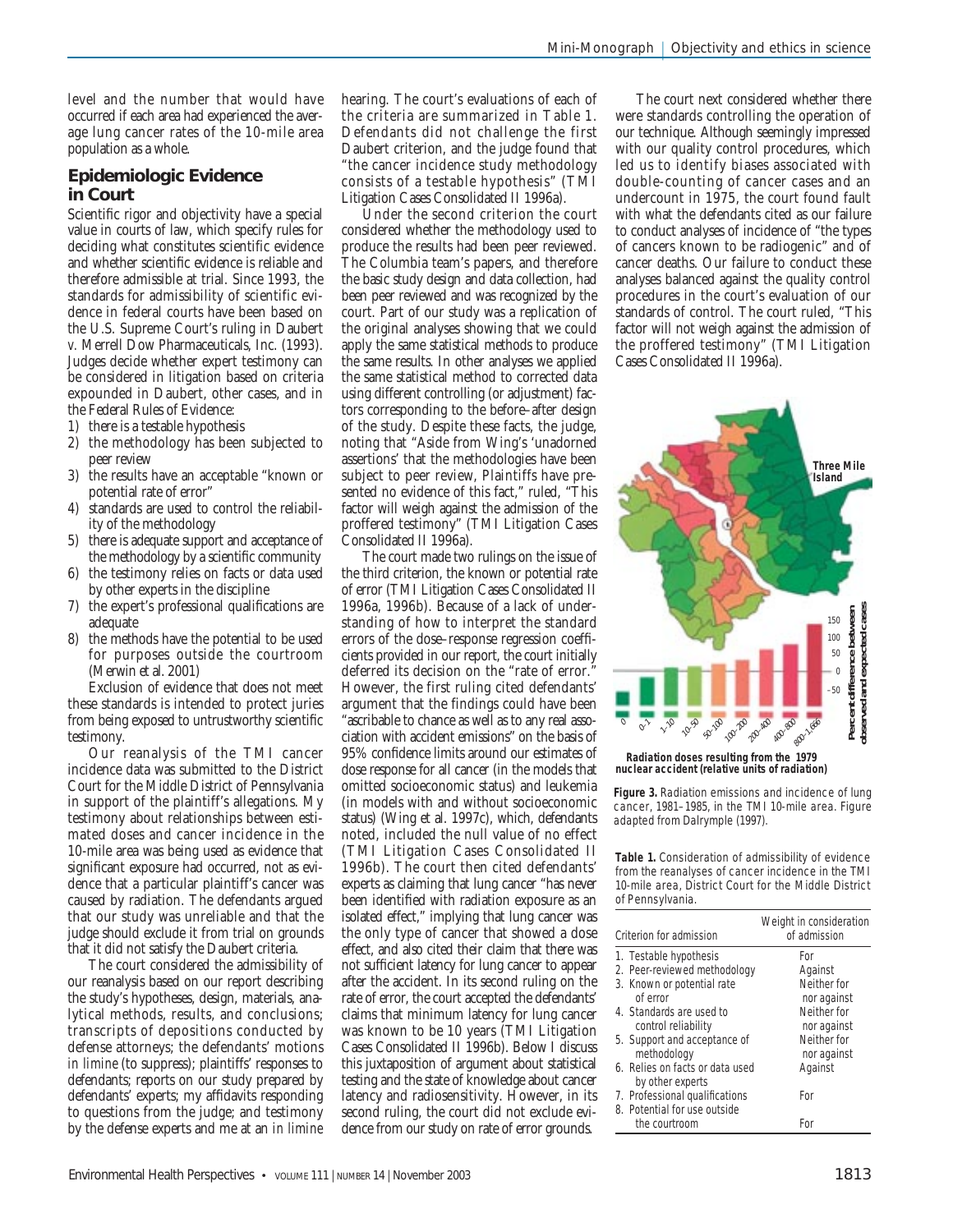On the fifth criterion, the court found that the principle of reanalysis was generally accepted, and it attributed to defendants the claim that "the statistical technique employed by Wing is generally accepted in the scientific community" (TMI Litigation Cases Consolidated II 1996a). The latter point is ironic given the court's decision that lack of peer review of the methodology weighed against admissibility. However, the court agreed with defendants that the methodology was problematic "because it produces conclusions at odds with what is generally known and accepted about cancer latency periods" (TMI Litigation Cases Consolidated II 1996a). This factor, like the standards of control, did not weigh against admission of the testimony.

Regarding our reliance on facts or data used by other experts, the court found, "In many ways Wing's cancer incidence study closely resembles a standard and reliable epidemiologic reanalysis. Yet in one important way it does not. Wing's reanalysis produces no conclusive findings" (TMI Litigation Cases Consolidated II 1996a). This lack of conclusiveness, according to the court, weighed against admission of our study. The court found that criteria seven and eight, professional qualifications and nonjudicial uses, weighed in favor of admissibility.

Deferring only the final decision on rate of error, which eventually was decided in favor of admissibility, the court weighed all the Daubert criteria to decide on admissibility of the reanalysis (TMI Litigation Cases Consolidated II 1996a). The ruling found our results on all cancer and leukemia to be admissible at trial. The lung cancer findings, including the regression analysis summarizing the dose response shown in Figure 3, were excluded based on defendants' arguments that radiation-induced lung cancer has a minimum latency of 10 years, and that the analyses were therefore irrelevant to the case.

## **Discussion**

The TMI cancer incidence studies were conducted in the context of conflict between residents who believed they had been injured and officials who denied that such injuries were possible, as well as conflicts between scientists over the magnitude of radiation releases, the state of knowledge about radiation-induced cancer, and the meaning of evidence produced by the TMI cancer incidence studies. In the next section, I intend to show how the objectivity, rigor, and ethics of science can be increased by analyzing the influence of these conflicts on research assumptions, methods, and conclusions. I begin with a discussion of the court's reasoning on the admissibility of the reanalysis, focusing on Daubert criteria 1–3 and 5.

*Testable hypotheses: collision of evidence and assumptions.* The court found that our methodology did involve a testable hypothesis. Ironically, we argued that although the Columbia investigators designed a study with a testable hypothesis, they were unable to test it because of their assumptions. A testable hypothesis requires that evidence of the effect be interpretable as supporting the hypothesis. Support should be strengthened to the extent that the design and conduct of the study help rule out alternative explanations for the findings. However, the Columbia investigators clearly stated that the accident doses were known to be too low to produce the effects being hypothesized; the increased risk of cancer at the assumed maximum dose to a member of the public would have been less than one-half of 1% according to standard assumptions, clearly an excess too small to be detectable by epidemiologic methods (Wing et al. 1997c). We argued that a follow-up study of cancer mortality among adults in the TMI 5-mile area (Talbott et al. 2000, 2003) suffered from the same logical flaw: assumptions of low doses clearly precluded an interpretation of the positive dose–response relationships as supportive of the hypothesis under investigation (Wing and Richardson 2001).

If the testability of a hypothesis depends on assumptions as well as methodology, then an evaluation of the quality of a study must address the logic of key assumptions as well as the methodology. The assumption that the cancer risk of the maximally exposed person would increase by only 0.5% was supported by official reports. We addressed a testable hypothesis only because we considered the possibility that these reports could be wrong. Without that possibility, there would be no testable hypothesis. Our association with plaintiffs in the litigation introduced us to critical reevaluations of radiation monitoring, detailed case reports of symptoms (Aamodt and Aamodt 1984; Molholt 1985), biodosimetric studies of persons who reported symptoms at the time of the accident (Shevchenko 1996; Shevchenko and Snigiryova 1996), and meteorologic and environmental analyses (Field et al. 1981; Steinacker and Vergeiner 2002; Wahlen et al. 1980), as well as the court order that directed calculation of radiation doses for the Columbia study. The order prohibited "upper limit or worst case estimates of releases of radioactivity or population doses . . . [unless] such estimates would lead to a mathematical projection of less than 0.01 health effects," and further specified that "a technical analyst . . . designated by counsel for the Pools [nuclear industry insurers] concur on the nature and scope of the [dosimetry] projects" (Three Mile Island Litigation 1986). These court-imposed restrictions, which conditioned the input of the investigation (release estimates) on projections of its outcome (health effects), constitute a manipulation of research that was possible, in part, because of years of investigative complacency brought on by entrenched assumptions that precluded even consideration of the possibility of high releases. The requirement of prior concurrence by lawyers for the industry suggests that the industry's image and liability were more important than accuracy and full disclosure.

*Peer review: normal science.* Under Daubert, the court considers peer review of the methodology to be a factor in the admissibility of evidence. The court's decision that lack of peer review weighed against admissibility of our study was curious and internally contradictory for reasons noted above. In principle, peer review is one of several Daubert criteria that gives preference to normative scientific views under the debatable assumption that widely held beliefs are more reliable. Although peer review may catch obvious flaws or poor writing, it cannot ensure that findings are correct, or even that research is not fraudulent (Broad and Wade 1982). In areas where scientific research, professional meetings, fellowships, and journals are funded through organizations with interests in an established perspective, peer review by orthodox scientists may lead to rejection of studies whose results challenge established assumptions, even if their methodology is appropriate (Nussbaum 1998; Nussbaum and Köhnlein 1994).

*Known or potential rate of error.* This criterion of admissibility is intended to recognize that scientific studies make measurements to quantify phenomena, and that the accuracy of these measurements is an important criterion. For example, upon repeated measurements of identical samples, variability in a scale, assay, or other measurement device produces a distribution of results similar to the patterns of card combinations produced by well-shuffled decks. In the case of epidemiologic studies of exposure–disease relationships, the courts have taken statistical parameters such as standard errors, confidence limits, test statistics, and *p*-values to be indicators of this rate of error.

Our report provided information on sample size, goodness of fit, and standard errors of regression coefficients rather than *p*-values or 95% confidence intervals. Although confidence limits and *p*-values can be easily calculated from standard errors and likelihood ratio tests, they are commonly misinterpreted as reflecting a process of randomization in which there is an a priori probability distribution of results from repeated unbiased, well-controlled experiments distributed around the true parameter (Greenland 1990). In the absence of randomization or random sampling in the TMI cancer incidence study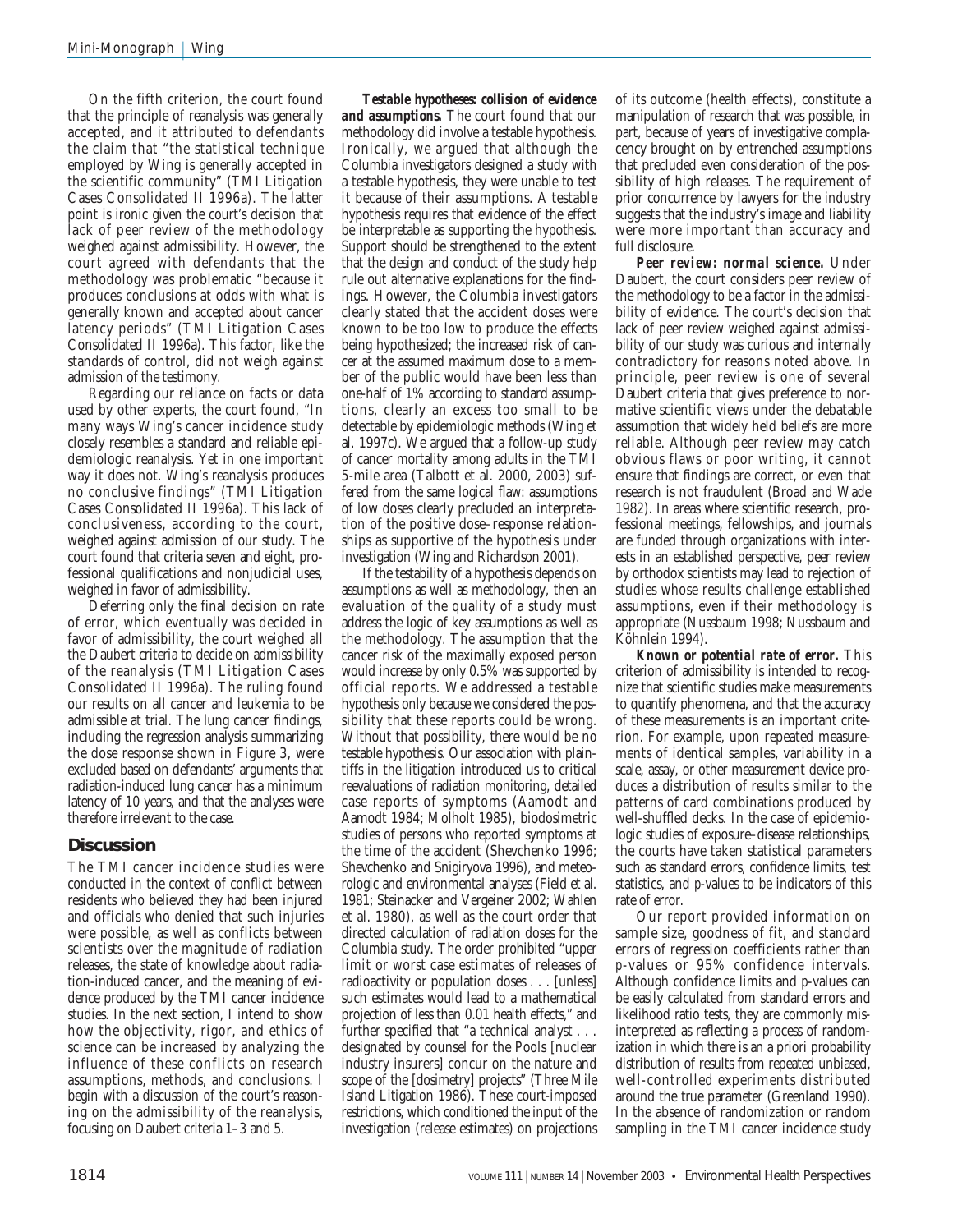of a total population, I argued that statistical evidence should be evaluated

in the context of the sensitivity of the findings to changes in assumptions and data, coherence of the evidence with other knowledge, the magnitude of associations, their consistency across groups, and temporal relationships of exposure and effect. (Wing 1995)

Although the court recognized literature recommending that the admissibility of evidence should not be determined solely on the basis of a significant *p*-value or a confidence interval excluding the null value of no statistical association, defendants specifically made that argument, and the court was uncertain about how to judge my less mathematical approach. The problem, according the judge, was that, "To the extent that the results are more likely the product of random error than a true causal relationship, the probative value of the study necessarily diminishes" (TMI Litigation Cases Consolidated II 1996a). I argued that random error was not the issue because randomization had not been employed.

The court's interpretation reflects confusion between the use of chance as a tool and the idea of chance as a force of nature. Chance as a tool is familiar in card games, random sampling, and random allocation, and can be created only by complete control over the materials being manipulated: cards, sampled units, or patients assigned to treatment. Under these conditions, probabilities of particular occurrences are defined because the materials can be ordered or mixed through a process (shuffling, randomization) that has been constructed to eliminate systematic influence on the order or assignment. Following the use of chance as a tool, longrun probabilities are determined if there is no bias in the conduct of the game or research.

Statistical testing in observational settings, including most epidemiology, occurs in studies of aspects of the real world, such as dose–response relationships, in which there have been no randomization and no random sampling. Under these conditions there is no a priori probability distribution because chance has not been used as a tool. Therefore, chance introduced through randomization is not a possible explanation of a result. What, then, do researchers (or courts) mean when they conclude from statistical tests that results are likely due to chance? They should not mean that some unknown factor is the cause, because other causes that create (or mask) the appearance of an association between exposures and outcomes are referred to as confounders (whether or not they have been measured). Rather, the concept of chance in observational research has been confused with its original interpretation in randomized studies: it is treated as a force of nature that functions as an alternative explanation to specific causes.

In its second ruling on the rate of error issue, the court quoted from the affidavit I prepared on this issue in which I attempted to explain why the strict application of statistical tests being advocated by defendants was increasingly recognized as inappropriate:

Abuse of significance testing in epidemiological research is now widely appreciated and discussed. The problem is clearly recognized by one of the defense's experts, K. Rothman, who wrote in an editorial introducing a paper on logical problems with statistical significance testing, "In a century in which science has revealed that molecules and atoms are mostly unoccupied space and that matter is energy anyway, we should be accustomed to having the substance of our scientific foundations dissolve into emptiness. In this issue [of the journal], Greenland perforates the foundations of statistical interpretations used by epidemiologists in just this way" (Rothman 1990). The problems with significance testing noted in the paper by Greenland (Greenland 1990) have been recognized for some time, but have been ignored in the interests of preserving a simple if fallacious method that was believed to result in the separation of conclusive, causal associations from those that are inconclusive or spurious. That method is the determination of the statistical significance of a finding. As noted by Rothman, "conventional statistics [*p*-values and confidence limits] have a strict interpretability in experiments with random assignment of exposures. The results of those experiments are nearly always dressed in the same statistical garb that was developed for and is applied to experimental studies. Greenland shows us that, despite our reliance on conventional statistics for interpreting our nonexperimental results, *there is no basis for the interpretations usually given to these statistics in nonexperimental settings*." [emphasis added]. This is because, in the absence of randomization of exposure in a fair experiment, it is not possible to distinguish the extent to which test statistics reflect bias or the exposure under investigation. (TMI Litigation Cases Consolidated II 1996b)

That a normative scientific practice used to distinguish causal from noncausal relationships—central not only to science but to its social and legal applications—could "dissolve into emptiness" should be disconcerting to those who count on science for objective and rational knowledge. Critical analysis of normal scientific practice can help to identify such emptiness before serious mistakes are made. In the TMI reanalysis we chose a contextual set of criteria to evaluate quantitative evidence because we did not believe that results could be a product of random error unless randomization had been introduced by design. If our primary quest had been small *p*-values, we would have used one-tailed tests (because our hypothesis was one-directional), emphasized results adjusted for socioeconomic status, and analyzed log-transformed doses, which, as noted by Mangano (Mangano 1997), would have better fit the data and produced smaller *p*-values.

Invocation of chance as a force of nature—a cause incapable of being further

analyzed—can discourage scientists from humility about the scientific enterprise as well as deeper mechanistic analysis (Gigerenzer et al. 1989). In the case of environmental health research, this may discourage the testing of hypotheses or use of methods with the greatest potential to implicate institutions that permit or produce pollution. An understanding of how chance as a tool has been conflated with chance as an explanatory force of nature could help to improve the practice and applications of science. However, even without a detailed understanding of that process, it is clear that current practice, although normative science, is inconsistent and illogical. Chance may have created an empire in the world of science (Hacking 1990), but its emperor has no clothes.

*Basis of assumptions about radiogenic cancers and cancer latency.* The court's ruling that our lung cancer findings were inadmissible at trial was based on defendants' claims that *a*) only lung cancer was statistically significantly related to accident dose estimates, *b*) lung cancer has never been found as the sole effect of radiation, and *c*) radiogenic lung cancer is known to have a minimum latency of 10 years. These arguments, repeated in the court's rulings under several Daubert criteria, especially the fifth, imply that dose–response relationships for leukemia and all cancer resulted from random error, and that the results for lung cancer must be due to some other error because they could not occur as a result of the hypothesized cause. Although the leukemia dose–response coefficients, based on 75 cases, were less precise than the lung cancer estimates, they were roughly 40% larger in magnitude, which would be consistent with studies showing steeper relationships for leukemia than for solid tumors after highdose radiation. Dose–response coefficients for all cancers were more precise but smaller in magnitude, which would be consistent with lower doses to organs other than the lung (Wing et al. 1997a, 1997c).

Our interest in lung cancer was based on the presence of radioactive gases, primarily xenon-133 and krypton-85, in the accident plumes. In addition to penetrating gamma radiation, these gases emit beta radiation, which has low penetration and therefore would have delivered direct doses selectively to exposed skin and respiratory tissues, which would be consistent with reports of erythema and putative impacts on plants as well as elevations in lung cancer. However, even if lung doses were substantial, no cancer effect would be seen in the incidence study if radiogenic lung cancer has a minimum latency of 10 years.

There have been no epidemiologic studies of the exposure of human populations to radioactive xenon and krypton gases.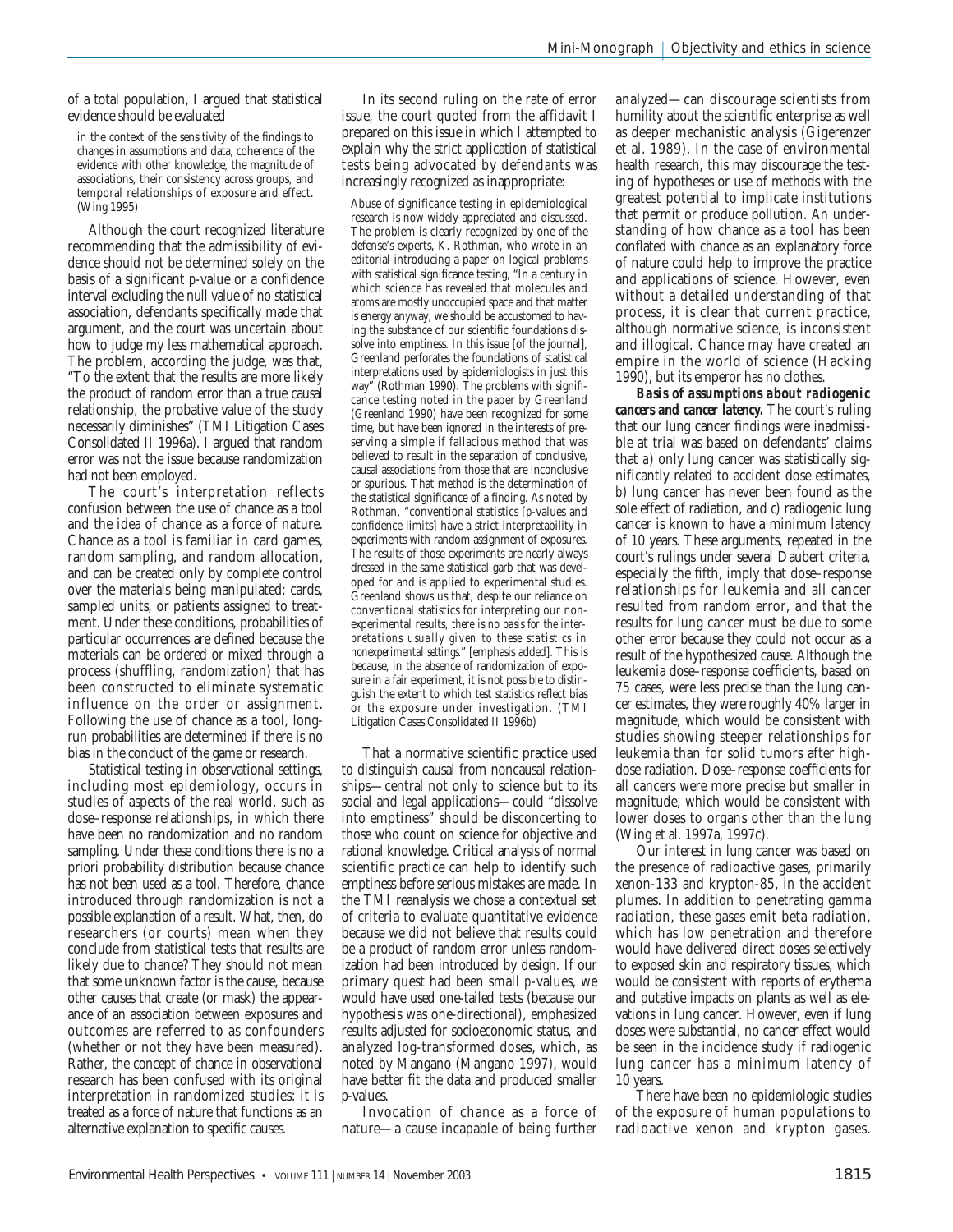Consequently, assumptions about the types and timing of cancers that could result must be based on inference from studies of other types of ionizing radiation. Defendants argued that the study of Japanese A-bomb survivors, upon which official estimates of radiation risks and latency have been based, proved that lung cancer has a 10-year minimum latency. In response, we noted that ionizing radiation can act as a promoter as well as an initiator of cancer (Doll 1978); that high doses can suppress immune function, which is associated with the appearance of secondary tumors within 2 years of radiotherapy (Appelbaum 1993); and that latencies of less than 5 years have been observed for miners exposed to radon (Hornung and Meinhardt 1987). A recent study of lung cancer among uranium miners found the best estimate of minimum latency to be less than 1 year (Langholz et al. 1999).

Epidemiologists often remain skeptical of estimates of dose–response relationships because of questions about possible confounding and measurement error. In the area of radiation health effects, however, the A-bomb survivor studies are widely used for risk estimation and have long functioned as a "gold standard" for judging other epidemiologic evidence (BEIR V 1990). The A-bomb studies have this status despite being based on a select group of survivors that had to resist radiation, blast, and the aftermath of war to enter the study, and whose radiation doses were not measured but calculated based on *a*) estimates of radiation releases that have been repeatedly revised, and *b*) interviews whose accuracy depended on the survivors' memories and their trust of researchers connected with the U.S. military occupation forces (Lindee 1994; Stewart 2000; Wing et al. 1999). The status of the A-bomb studies as a gold standard has shaped the normative scientific culture, including peer review, research funding, and dismissal of conflicting evidence from other populations (Nussbaum and Köhnlein 1994; Wing et al. 1999). Critical analysis of the evolution of radiation epidemiology within the context of the military, medical, and industrial uses of ionizing radiation can help scientists reevaluate the A-bomb studies more objectively. Such an approach would help to increase the explanatory capacity of radiation health science and improve its applications in the courts, compensation programs, and public education (Wing and Richardson 2002).

*Radiation versus stress as causal explanations.* From their inception, epidemiologic studies of the TMI accident focused on stress. Although this was not specifically an issue in the court, it is central to the epidemiology and public relations of the accident. Citizens were told that symptoms similar to those which are caused by radiation exposure were due to stress. Studies were designed to quantify health effects of stress in general, and specifically as an alternative explanation to radiation-induced cancer increases following the accident. An editorial commenting on the paper by Hatch et al. (1991) on stress and cancer suggested that the stress–cancer link might be used as grounds for not disclosing accidents to the public because the resulting stress would injure people (Janerich 1991). When radiation exposures were studied, discussion of findings focused on reasons why radiation effects may have been overestimated or spurious, ignoring plausible reasons why they may well have been underestimated (Hatch et al. 1990; Talbott et al. 2000; Wing and Richardson 2001). The Columbia investigators chose not to discuss dose misclassification and migration, for example, as reasons to expect underestimation of radiation effects (Hatch et al. 1990). In fact, they planned to consider the possibility of confounding bias in estimates of dose response only in the event that they found a positive radiation–cancer relationship (Susser 1997), despite the fact that such bias could also mask a true effect. The lack of attention to these standard interpretive issues can be understood in terms of the key role that assumptions play in evaluating the meaning of results (Wing et al. 1997b).

Despite differences in results between the Columbia studies and ours, both found evidence of impacts of the accident on cancer incidence. However, the evidence led us to different conclusions regarding both cause and biological mechanism. The Columbia group concluded that the evidence suggested stress as a cause, and stress-induced immune system depression as a mechanism. We concluded that the evidence suggested radiation as a cause, and promotion of cancer through late-stage "hits" in a multistage process of carcinogenesis, as well as radiation-induced immune system depression, as mechanisms. Keller described an analogous situation in which experimental observations on genetic mutations were redescribed and reinterpreted to produce different conclusions about causes and mechanisms (Keller 1992).

### **Conclusion: The Ethics of Strong Objectivity**

Conflicts over responsibility for damage to health and the environment are increasingly common. They often involve disputes between actors, such as industries and governments, with the ability to make large impacts as well as sponsor research on those impacts, and communities that are most directly affected but that have little political power or capacity to conduct research to document their exposures or health conditions (Wing 2002). Affected communities may experience

these situations as examples of environmental injustice. Many rural people living near TMI had modest levels of formal schooling and little experience in being assertive with government and industry officials. Those that spoke out about their experiences of physical problems from the accident endured ridicule. The Aamodts were able to influence the TMI Public Health Fund's sponsored research on physical impacts of the accident by initiating their own survey, researching government records, and petitioning the NRC. Other residents who lived within the 10-mile area also conducted surveys, constructed disease maps, and documented damage to plants and animals (Osborn 1996; Three Mile Island Alert 1999). However, when health studies were undertaken through official channels, citizens who believed they had been affected by accident emissions and their supporters were not included in the framing of questions, study design, analysis, interpretation, or communication of results. The studies themselves were funded by the nuclear industry and conducted under court-ordered constraints, and a priori assumptions precluded interpretation of observations as support for the hypothesis under investigation.

The naïve approach to objectivity, represented in the Daubert criteria, contends that scientists can produce unbiased evidence by standing apart from legal conflicts and adhering to normative science. The problem with this position is that scientific questions and the details of specific working hypotheses emerge from conflicts, which also influence the assumptions that frame methodologies used to produce evidence and interpretations of the meaning of evidence. This process occurs at various scales, from decisions about how much to trust conflicting assertions regarding a specific event like the TMI accident, to the role of the A-bomb studies as a gold standard for evaluating evidence, to widespread conventions such as the confusion between chance as a tool and chance as a force of nature. Although science has strong rationalist traditions, it has also been shaped by perspectives of dominant gender, race, and class groups, excluding perspectives of groups with less power (Harding 1991; Holtzman 1981; Hubbard 1990; Levins 1979; Levins and Lewontin 1985). Pretending that there are no assumptions embedded in scientific methodology conceals and reinforces existing inequalities.

Strong objectivity demands that scientists critically evaluate how the knowledge they create is shaped at every point by historical social forces. Strong objectivity is therefore not a static feature of scientific knowledge that, once attained, becomes a property of that knowledge. It is an evolving process that is never finished, like scientific inquiry itself. Scientists should be trained to engage in careful reflection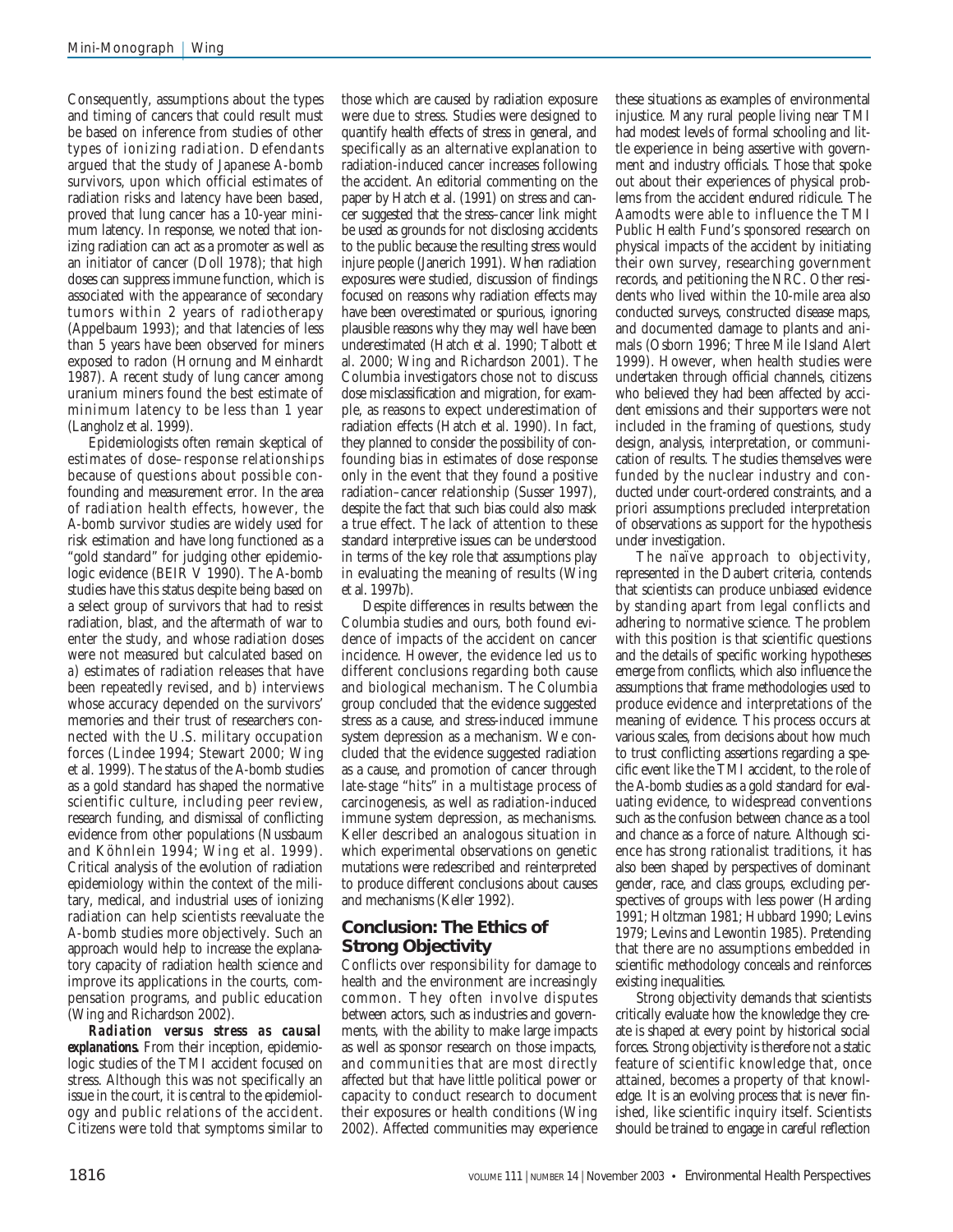about how the history of their discipline has affected their hypotheses, assumptions, and tools, and how their work, like the work of others before them, is shaped by contemporary forces (Armstrong 1999). This is essential as careful measurement and analysis for producing an objective science that will be maximally rigorous, rational, reliable in courts of law, and useful for improving the world. Strong objectivity is needed, not only for good science, but for ethical conduct of research.

#### **Postscript**

In December 1999, after summary dismissal of the TMI case by the District Court for the Middle District of Pennsylvania, the U.S. Third Circuit Court of Appeals found that the district court had erred in excluding our lung cancer findings (although the appeals court also ruled that the lung cancer findings would not change the outcome of the case). In December 2002, the circuit court declined to hear an appeal of Judge Rambo's second ruling granting summary dismissal. Attorneys representing 1,990 remaining plaintiffs in the TMI case declared they would take no further legal action (Associated Press 2002).

#### **REFERENCES**

- Aamodt M, Aamodt N. 1984. Petitioners *v.* U.S. Nuclear Regulatory Commission. Aamodt motions for investigation of licensee's reports of radioactive releases during the initial days of the TMI-2 accident and postponement of restart decision pending resolution of this investigation. Docket Number 50-289. Administrative Court, Washington, DC, 21 June.
- Advisory Committee on Human Radiation Experiments. 1995. Final Report, Advisory Committee on Human Radiation Experiments. Washington, DC:U.S. Government Printing Office.
- Appelbaum F. 1993. The influence of total dose, fractionation, dose rate, and distribution of total body irradiation on bone marrow transplantation. Semin Oncol 20:3–10.
- Armstrong D. 1999. "Controversies in epidemiology", teaching causality in context at the University at Albany, School of Public Health. Scand J Public Health 2:81–84.
- Associated Press 2002. Plaintiffs end action in TMI lawsuit. Available: http://www.philly.com/mld/inquirer/news/ local/4826524.htm [accessed 16 May 2003].
- Baum A. 1990. Stress, intrusive imagery, and chronic distress. Health Psychol 9:653–675.
- Baum A, Cohen L, Hall M. 1993. Control and intrusive memories as possible determinants of chronic stress. Psychosom Med 55:274–286.
- Baum A, Gatchel RJ, Schaeffer MA. 1983. Emotional, behavioral, and physiological effects of chronic stress at Three Mile Island. J Consult Clin Psychol 51:565–572.
- BEIR V. 1990. National Research Council, Committee on the Biological Effects of Ionizing Radiation (BEIR V), Health Effects of Exposure to Low Levels of Ionizing Radiation. Washington, DC:National Academy Press.
- Beyea J. 1985. Three Mile Island—six years later. J Nucl Med 26:1345–1346.
- Beyea J, Hatch M. 1999. Geographic exposure modeling: a valuable extension of geographic information systems for use in environmental epidemiology. Environ Health Perspect 107:181–190.
- Broad W, Wade N. 1982. Betrayers of the Truth: Fraud and Deceit in the Halls of Science. New York:Simon and Schuster.
- Brodsky CM. 1988. The psychiatric epidemic in the American workplace. Occup Med 3:653–662.
- Cleary PD, Houts PS. 1984. The psychological impact of the Three Mile Island incident. J Hum Stress 10:28–34. Cornely P, Bromet E. 1986. Prevalence of behavior problems in

three-year-old children living near Three Mile Island: a comparative analysis. J Child Psychol Psychiatry 27:489–498.

- Dalrymple M. 1997. Science on the firing line. Endeavors:The University of North Carolina at Chapel Hill 14(Fall):12–13.
- Daubert *v.* Merrell Dow Pharmaceuticals, Inc. 1993. Case No. 509 U.S. 579, U.S. Supreme Court, Washington, DC.
- Davidson LM, Fleming R, Baum A. 1987. Chronic stress, catecholamines, and sleep disturbance at Three Mile Island. J Hum Stress 13:75–83.
- Del Tredici R. 1980. The People of Three Mile Island. San Francisco, CA:Sierra Club.
- Dew MA, Bromet EJ. 1993. Predictors of temporal patterns of psychiatric distress during 10 years following the nuclear accident at Three Mile Island. Soc Psychiatry Psychiatr Epidemiol 28:49–55.
- Dew MA, Bromet EJ, Schulberg HC. 1987a. A comparative analysis of two community stressors' long-term mental health effects. Am J Community Psychol 15:167–184.
- Dew MA, Bromet EJ, Schulberg HC, Dunn LO, Parkinson DK. 1987b. Mental health effects of the Three Mile Island nuclear reactor restart. Am J Psychiatry 144:1074–1077.
- Doll R. 1978. An epidemiological perspective of the biology of cancer. Cancer Res 38:3573–3583.
- Donnell HD, Bagby JR, Harmon RG, Crellin JR, Chaski HC, Bright MF, et al. 1989. Report of an illness outbreak at the Harry S. Truman state office building. Am J Epidemiol 129:550–558.
- Fabrikant JI. 1983. The effects of the accident at Three Mile Island on the mental health and behavioral responses of the general population and nuclear workers. Health Phys 45:579–586.
- Faust HS, Brilliant LB. 1981. Is the diagnosis of "mass hysteria" an excuse for incomplete investigation of low-level environmental contamination? J Occup Med 23:22–26.
- Field R, Field E, Zegers D, Steucek G. 1981. Iodine-131 in thyroids of the meadow vole (*Microtus Pennsylvanicus*) in the vicinity of the Three Mile Island nuclear generating plant. Health Phys 41:297–301.
- Gatchel RJ, Schaeffer MA, Baum A. 1985. A psychophysiological field study of stress at Three Mile Island. Psychophysiology 22:175–181.
- Gigerenzer G, Swijtink Z, Porter T, Daston L, Beatty J, Kruger L. 1989. The Empire of Chance: How Probability Changed Science and Everyday Life. New York:Cambridge University Press.
- Goldhaber MK, Houts PS, DiSabella R. 1983a. Moving after the crisis: a prospective study of Three Mile Island area population mobility. Environ Behav 15:93–120.
- Goldhaber MK, Staub SL, Tokuhata GK. 1983b. Spontaneous abortions after the Three Mile Island nuclear accident: a life table analysis. Am J Public Health 73:752–759.
- Goldhaber MK, Tokuhata GK, Digon E, Caldwell GG, Stein GF, Lutz G, et al. 1983c. The Three Mile Island Population Registry. Public Health Rep 98:603–609.
- Gray M, Rosen I. 1982. The Warning: Accident at Three Mile Island. New York:W.W. Norton.
- Greenberg M. 1991. The evolution of attitudes to the human hazards of ionizing radiation and to its investigators. Am J Ind Med 20:717–721.
- Greenland S. 1990. Randomization, statistics, and causal inference. Epidemiology 1:421–429.
- Gur D, Good WF, Tokuhata GK, Goldhaber MK, Rosen JC, Rao GR, et al. 1983. Radiation dose assignment to individuals residing near the Three Mile Island nuclear station. Proc PA Acad Sci 57:99–102.
- Hacking I. 1990. The Taming of Chance. New York:Cambridge University Press.
- Harding S. 1991. Whose Science? Whose Knowledge? Ithaca, NY:Cornell University Press.
- Hatch MC, Beyea J, Nieves JW, Susser M. 1990. Cancer near the Three Mile Island nuclear plant: radiation emissions. Am J Epidemiol. 132:397–412; discussion 413–417.
- Hatch MC, Wallenstein S, Beyea J, Nieves JW, Susser M. 1991. Cancer rates after the Three Mile Island nuclear accident and proximity of residence to the plant. Am J Public Health 81:719–724.
- Hefez A. 1985. The role of the press and the medical community in the epidemic of "mysterious gas poisoning" in the Jordan West Bank. Am J Psychiatry 142:833–837.
- Holtzman E. 1981. Science, philosophy and society: Some recent books. Int J Health Serv 11:123–148.
- Hornung RW, Meinhardt TJ. 1987. Quantitative risk assessment of lung cancer in U.S. uranium miners. Health Phys 52:417–430.
- Houts PS, Goldhaber MK. 1981. Psychological and social effects on the population surrounding Three Mile Island after the nuclear accident on March 28, 1979. In: Energy, Environment and the Economy (Majumdar S, ed). Philadelphia:Pennsylvania Academy of Sciences, 151–164.
- Houts PS, Tokuhata GK, Bratz J, Bartholomew MJ, Sheffer KW. 1991. Effect of pregnancy during TMI crisis on mothers' mental health and their child's development. Am J Public Health 81:384–386.
- Hubbard R. 1990. The Politics of Women's Biology. New Brunswick, NJ:Rutgers University Press.
- Janerich DT. 1991. Can stress cause cancer? [Editorial]. Am J Public Health 81:687–688.
- Keller E. 1992. Between language and science: the question of directed mutation in molecular genetics. Perspect Biol Med 35:292–306.
	- 1995. Science and its critics. Academe 81:10-15.
- Kuhn T. 1970. The Structure of Scientific Revolutions. Chicago:University of Chicago Press.
- Langholz B, Thomas D, Xiang A, Stram D. 1999. Latency analysis in epidemiologic studies of occupational exposures: application to the Colorado Plateau uranium miners cohort. Am J Ind Med 35:246–256.
- Levins R 1979. Class Science and Scientific Truth. The New York Marxist School Available: http://csf.colorado.edu/gimenez/ papers/Class-Science.html [accessed 20 May 2003].
- Levins R, Lewontin RC. 1985. The Dialectical Biologist. Cambridge, MA:Harvard University Press.
- Lindee MS. 1994. Suffering made real: American science and the survivors at Hiroshima. Chicago:University of Chicago Press.
- Lyon JL. 1999. Nuclear weapons testing and research efforts to evaluate health effects on exposed populations in the United States. Epidemiology 10:557–560.
- Macleod GK. 1981. Some public health lessons from Three Mile Island: a case study in chaos. Ambio 10:18–23.
- Makhijani A, Hu H, Yih K. 1995. Nuclear Wastelands: A Global Guide to Nuclear Weapons Production and Its Health and Environmental Effects. Cambridge, MA:MIT Press.
- Mangano JJ. 1997. Low-level radiation harmed humans near Three Mile Island. Environ Health Perspect 105:786–787.
- McCally M, Cassel C, Kimball DG. 1994. U.S. government-sponsored radiation research on humans, 1945–1975. Med Glob Surviv 1:4–17.
- McKinnon W, Weisse CS, Reynolds CP, Bowles CA, Baum A. 1989. Chronic stress, leukocyte subpopulations, and humoral response to latent viruses. Health Psychol 8:389–402.
- Merwin S, Moeller D, Kennedy W, Moeller M. 2001. Application of the Supreme Court's Daubert criteria in radiation litigation. Health Phys 81:670–677.
- Molholt B. 1985. Summary of acute symptoms by TMI area residents during accident. In: Proceedings of the Workshop on Three Mile Island Dosimetry, Vol 2. Academy of Natural Sciences, 12–13 November 1984 Philadelphia, PA:TMI Public Health Fund, A109–111.
- Morgan KZ. 1992. Health physics: its development, successes, failures, and eccentricities. Am J Ind Med 22:125–133.
- NRC. 1979a. Population Dose and Health Impact of the Accident at the Three Mile Island Nuclear Station. Washington, DC:U.S. Nuclear Regulatory Commission.
- ———. 1979b. Investigation into the March 28,1979 Three Mile Island Accident by Office of Inspection and Enforcement. Washington, DC:U.S. Nuclear Regulatory Commission.
- Nussbaum RH. 1998. The linear no-threshold dose-effect relation: Is it relevant to radiation protection? Med Phys 25:291–299.
- Nussbaum R, Köhnlein W. 1994. Inconsistencies and open questions regarding low-dose health effects of ionizing radiation. Environ Health Perspect 102:656–667.
- Office of Technology Assessment. 1991. Complex Cleanup: The Environmental Legacy of Nuclear Weapons Production. Washington, DC:U.S. Congress, Office of Technology **Assessment**
- Osborn, MS. 1996. Three Mile Island: then, now and next time. Synthesis/Regeneration 10(Spring):11–14.
- President's Commission on the Accident at Three Mile Island. 1979. The Need for Change: The Legacy of TMI. Washington, DC:U.S. Government Printing Office.
- Prince-Embury S, Rooney JF. 1988. Psychological symptoms of residents in the aftermath of the Three Mile Island nuclear accident and restart. J Soc Psychol 128:779–790.
- Rorty R. 1989. Contingency, Irony, and Solidarity. New York:Cambridge University Press.